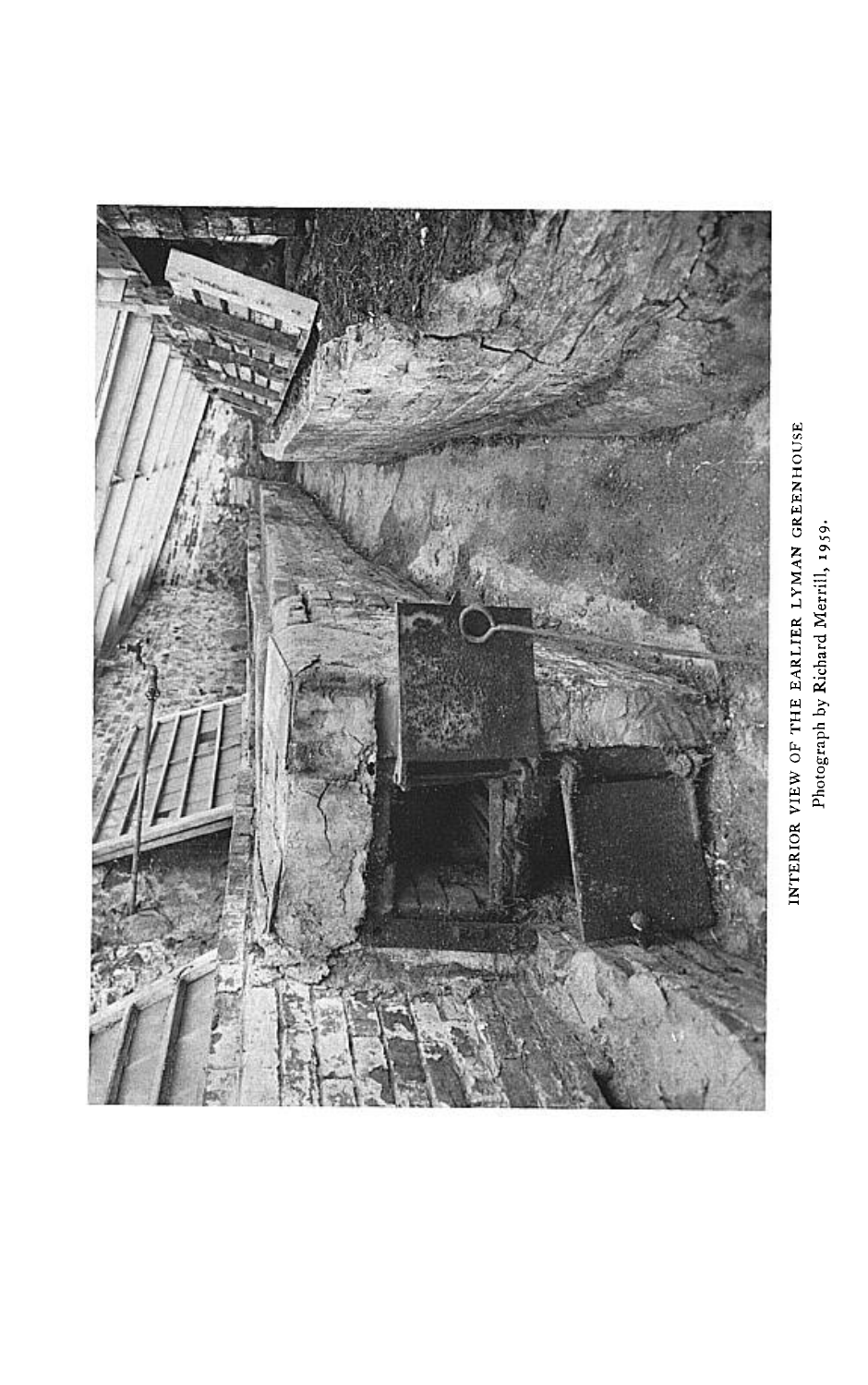# **The Lyman Greenhouses**

**By ANN E. COMPTON** 

**THE country seat called Lyman House or The Vale in Waltham, Massachusetts, is the sole survivor of the country houses known to have been designed by the celebrated architect Samuel McIntire. This ambitious house was built in 1793 for Theodore Lyman, a prosperous merchant, and the property is today owned by the Society for the Preseration of New England Antiquities.** 

**The estate, which is composed of some thirty acres, is a rare and pleasing integration of both architectural and landscape design. The numerous lawns, ponds and gardens surrounding the stately main house were laid out by William Bell, an English gardener, after the manner of Humphrey Repton's theories on the subject, and the setting has been continually developed over the years.** 

**In addition to the architectural beauty of the house and the wide varieties of plant material to be found on the property, there are two unusual greenhouses of particular interest to visitors. The small- \* er building, located in the kitchen garden, was built about 1800 and is still standing, although it is no longer in use. The larger greenhouse at the end of the pleach wall was built about 1804. These structures are important because they reveal a special system of heating and because few greenhouses dating back to the early nineteenth century are in existence today.** 

**This heating system operated on a very simple principle-best explained by first examining the smaller greenhouse. Clearly visible in the illustration is a small firebox, with a similar space directly below it for removal of ashes and draft control. At the rear of the firebox a brick flue** 

**about eighteen inches square runs horizontally for some distance to a chimney at the other end of the building. Largesize fire bricks laid in a single row form the top of the flue. The heat was drawn from the wood-burning fire down the length of the flue, thus warming the surrounding air en route.** 

**The same heating principle was utilized in the larger western greenhouse, but judging from what partial evidence can be seen today, the construction of this system was slightly more complex. We know there was a large wood-burning fireplace area at one end of the greenhouse and a connecting chimney which is still extant. From this fireplace or firebox two brick flues run horizontally side by side down the length of the greenhouse, then apparently join to form a single flue which moves upwards diagonally and finally debouches into a second chimney. These two flues are separated from each other by a brick bearing wall and are supported by two rows of barrel vaults built up against the wall.** 

**Enough of the architectural evidence remains, therefore, to give us a fascinating glimpse into one solution of the problem of interior climate control as practiced in the early nineteenth-century botanical world. It is believed that Mr. Lyman was able to raise in these specially constructed greenhouses varieties of exotic fruits and other plant material not indigenous to the New England area.** 

**The larger greenhouse has been used for the last eighty or ninety years as a grapehouse, and superb black Hamburg and Muscat grapes are grown there even** 

**(conchded on page iv)**